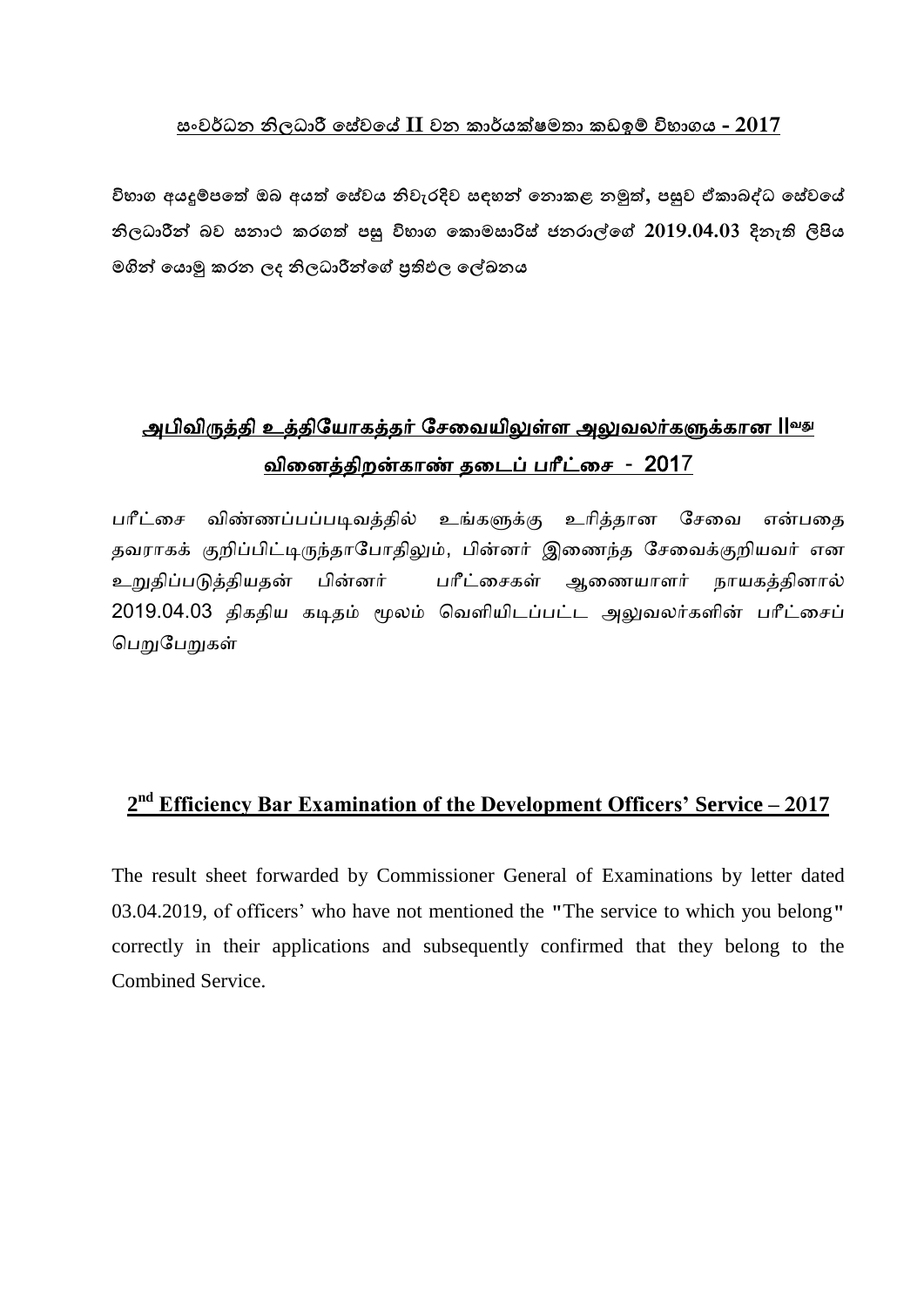# **SUB 01 - Establishment Code and Procedural Rules**

| No             | <b>NAME</b>               | <b>NIC NO</b> | <b>INDEX NO</b> | <b>SUB01</b> | <b>SUB 02</b> |
|----------------|---------------------------|---------------|-----------------|--------------|---------------|
| $\mathbf{1}$   | HETTIARACHCHI, A.V.       | 776920185V    | 70000390        | 40           | 58            |
| $\overline{2}$ | JAYAMALI, D.K.R.          | 716430804V    | 70000402        | 24           | 24            |
| 3              | KURUPPU, K.A.I.           | 781870528V    | 70000481        | 40           | 58            |
| $\overline{4}$ | KARUNARATHNE, K.A.K.      | 730773269V    | 70000507        | 30           | 38            |
| 5              | ATAPATTU, A.H.L.R.        | 705860378V    | 70000524        | 36           | 61            |
| $\overline{6}$ | ANUISIYA, A.              | 746771584V    | 70000646        | 42           | 51            |
| $\overline{7}$ | PREMACHANDRA, K.P.R.S.    | 756982362V    | 70000650        | 58           | 73            |
| 8              | SENEVIRATHNA, W.M.S.      | 762040450V    | 70000677        | 44           | 53            |
| 9              | NANDANI, A.               | 746110103V    | 70000680        | 47           | 62            |
| 10             | GEETHA SAJEEWANI, B.A.    | 757601753V    | 70000710        | 28           | 30            |
| 11             | WIJERATHNA, H.M.N.        | 778281449V    | 70000740        | 53           | 64            |
| 12             | RANATUNGA, R.A.S.         | 777562177V    | 70000754        | 23           | 49            |
| 13             | SENARATNA, I.S.           | 748562478V    | 70001061        | 75           | 53            |
| 14             | RUWANMALEE, J.K.K.        | 738650042V    | 70001092        | 72           | 79            |
| 15             | VIDANAPATHIRANA, W.C.     | 787613101V    | 70001166        | 44           | 54            |
| 16             | DEEPANI, W.G.             | 787062849V    | 70001260        | 52           | 56            |
| 17             | SIVAKARAN, N.             | 723330289V    | 70001317        | 44           | 80            |
| 18             | PREMA KUMARA, W.P.S.      | 702242932V    | 70001382        | 29           | 52            |
| 19             | THILAKARATHNA, K.S.C.L.S. | 757562758X    | 70001425        | 16           | 36            |
| 20             | ADIKARI, A.A.P.K.         | 661730900V    | 70001439        | 21           | 35            |
| 21             | CHITRALATHA, P.A.         | 196152200159  | 70001763        | 35           | 36            |
| 22             | SENEVIRATNA, J.M.N.M.     | 768660816V    | 70001899        | 48           | 38            |
| 23             | MALKANTHI, K.L.S.         | 695723350V    | 70001976        | 18           | 29            |
| 24             | NANDASENA, M.R.S.K.N.     | 746070209V    | 70001980        | 25           | 17            |
| 25             | SENARATHNE, T.N.K.        | 767913370V    | 70001993        | 42           | 17            |
| 26             | SOORIYATHILAKA, H.K.T.    | 777342355V    | 70002019        | 23           | 25            |
| 27             | WEERAKKODI, W.N.S.        | 797592471V    | 70002022        | 37           | 45            |
| 28             | SILVA, B.H.B.             | 767470100V    | 70003412        | 31           | 40            |
| 29             | GUNATHILAKE, K.N.         | 797853135V    | 70003807        | 57           | 80            |
| 30             | GAYANI, S.P.D.            | 757920581V    | 70003810        | 58           | 53            |
| 31             | THUSHARI, M.T.G.I.        | 726890528V    | 70003869        | 44           | 21            |
| 32             | PRIYADARSHANI, H.P.K.S.   | 747862117V    | 70003872        | 36           | 23            |
| 33             | DAMAYANTHI, H.W.          | 788163126V    | 70003932        | 32           | 47            |
| 34             | SOORIYABANDARA, B.H.      | 756640267V    | 70004068        | 33           | 20            |
| 35             | CHANDANI, R.P.D.S.        | 197455403553  | 70004071        | 57           | 51            |
| 36             | DOLAWATTA, I.S.           | 765380812V    | 70004085        | 74           | 80            |
| 37             | HANSANI, K.G.K.           | 785112598V    | 70004128        | 29           | 53            |
| 38             | PORAGE, D.D.P.            | 747760632V    | 70004131        | 32           | 24            |
| 39             | DAMAYANTHI, P.S.          | 717731727V    | 70004193        | 6            | 53            |
| 40             | PREMARATHNA, R.           | 703382312V    | 70004205        | 36           | 49            |
| 41             | KARUNATHILAKA, B.H.B.     | 743091680V    | 70004253        | 50           | 46            |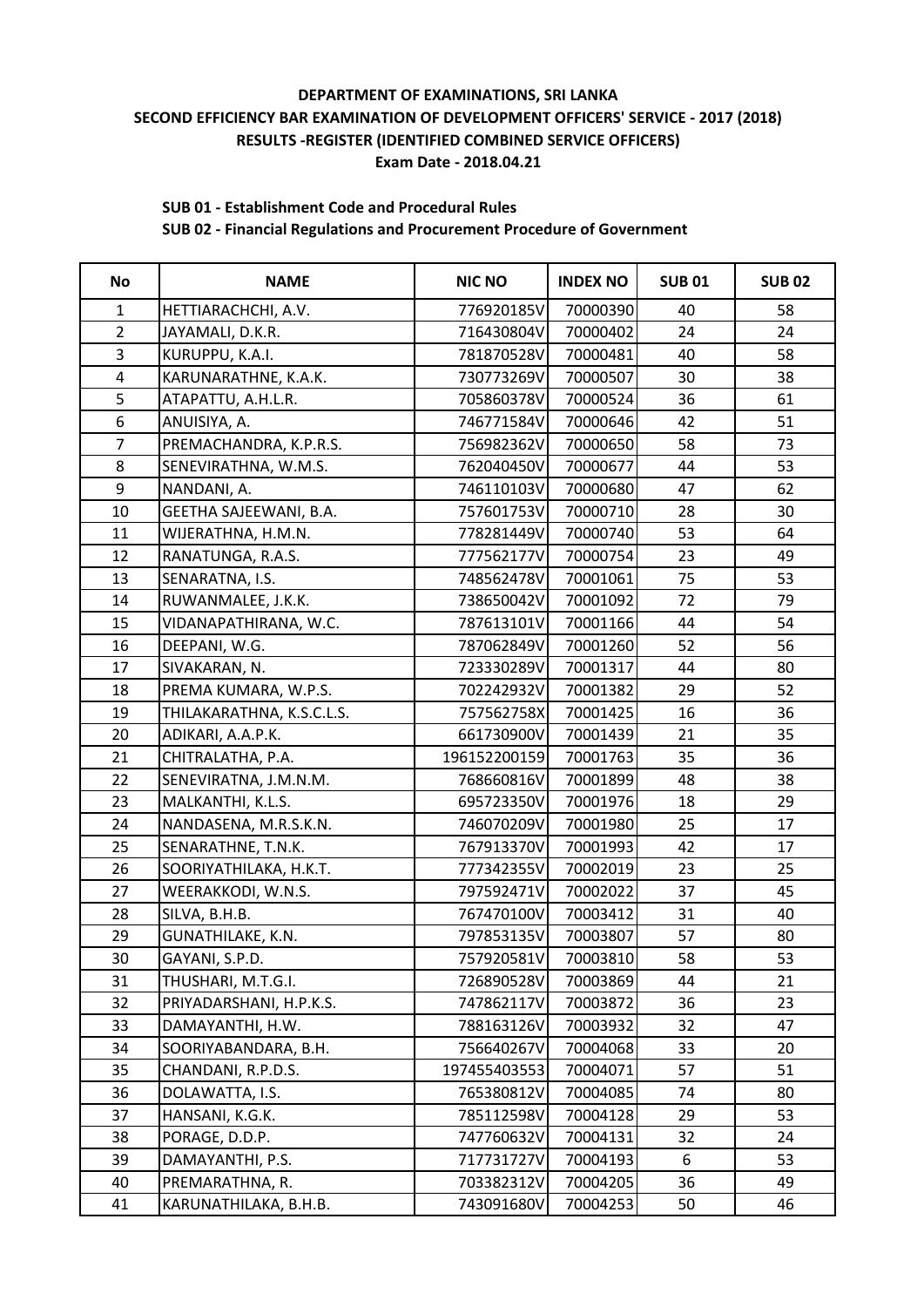#### **SUB 01 - Establishment Code and Procedural Rules**

| No | <b>NAME</b>             | <b>NIC NO</b> | <b>INDEX NO</b> | <b>SUB01</b> | <b>SUB 02</b> |
|----|-------------------------|---------------|-----------------|--------------|---------------|
| 42 | PERERA, G.N.            | 658330772V    | 70004665        | 45           | 51            |
| 43 | JIFFRY, M.J.M.A.        | 772421028V    | 70004955        | 46           | 40            |
| 44 | DISSANAYAKE, D.D.P.     | 740380885V    | 70005123        | 32           | 27            |
| 45 | MALKANTHI, P.G.M.       | 767663137V    | 70005185        | 33           | 34            |
| 46 | PERERA, G.N.P.          | 762602938V    | 70005214        | 60           | 40            |
| 47 | SENADHEERA, M.M.D.      | 750073735V    | 70005276        | 40           | 21            |
| 48 | SIWANTHI, R.K.G.        | 787642098V    | 70005808        | 51           | 55            |
| 49 | CHANDRAPALA, M.K.L.S.D. | 797831964V    | 70006177        | 48           | 42            |
| 50 | REKHA NIMALIE, R.H.     | 757200260V    | 70006618        | 56           | 53            |
| 51 | PERERA, K.P.W.N.P.      | 718190282V    | 70007124        | 36           | 11            |
| 52 | JAYAWARDANA, G.P.M.K.   | 762673088V    | 70007169        | 58           | 59            |
| 53 | PADEEPA, K.M.           | 743502779V    | 70007522        | 41           | 19            |
| 54 | GALPAYA, G.D.L.P.       | 746950217V    | 70007540        | 53           | 41            |
| 55 | CHANDRASEKARA, A.A.C.P. | 748132651V    | 70007553        | 29           | 20            |
| 56 | ALUTHWATTA, A.G.G.      | 796110945V    | 70007567        | 54           | 46            |
| 57 | RANASINGHE, R.H.A.R.E.  | 800890217V    | 70007613        | 54           | 40            |
| 58 | JAYALATH, J.G.U.C.      | 772543000V    | 70007689        | 60           | 49            |
| 59 | GUNAWARDHANA, A.N.L.    | 730861338V    | 70007692        | 38           | 30            |
| 60 | NANDANASIRI, K.A.S.     | 742653269V    | 70007704        | 50           | 36            |
| 61 | DISANAYAKE, D.M.P.      | 753021035V    | 70007718        | 53           | 34            |
| 62 | DAHANAYAKA, D.W.K.T.K.  | 703221246V    | 70007721        | 41           | 37            |
| 63 | SIRIPURA, D.S.          | 735983008V    | 70008653        | 52           | 11            |
| 64 | KIRIWENDALA, C.C.       | 796160900V    | 70008897        | 56           | 20            |
| 65 | ABEYWICKRAMA, H.M.N.S.  | 758410811V    | 70008909        | 41           | 22            |
| 66 | ABEYSEKARA, S.K.        | 727991352V    | 70008912        | 35           | 31            |
| 67 | THAPASWARAGE, K.S.      | 710032424V    | 70008943        | 30           | 34            |
| 68 | AMARARATHNA, G.C.       |               | 70008957        | 49           | 27            |
| 69 | PRIYADARSHANIE, D.D.D.  | 725600275V    | 70008974        | 60           | 60            |
| 70 | DHARMERA, A.D.K.T.      | 737371743V    | 70009017        | 69           | 85            |
| 71 | THENNAKOON, S.A.D.N.    | 790581288V    | 70009034        | 67           | 36            |
| 72 | ROSHANIE, M.T.G.        | 786742595V    | 70009108        | 45           | 45            |
| 73 | YAJITHANI, A.K.D.       | 767452160V    | 70009827        | 51           | 33            |
| 74 | DAMAYANTHI, D.M.N.      | 777150260V    | 70010198        | 71           | 60            |
| 75 | KANTHI, P.D.C.N.        | 756842722V    | 70010227        | 35           | 27            |
| 76 | ABEYSINGHE, C.R.        | 795630848V    | 70010258        | 48           | 57            |
| 77 | PONNAMPERUMA, P.A.R.L.  | 702421500V    | 70010409        | 33           | 34            |
| 78 | HETTIARACHCHI, H.E.     | 786072298V    | 70010426        | 50           | 21            |
| 79 | DAYANGIKA, W.M.S.       | 786512727V    | 70010430        | 66           | 26            |
| 80 | ABEYRATHNA, Y.G.        | 720170957V    | 70010460        | 32           | 17            |
| 81 | YAPA, H.G.M.P.          | 688571529V    | 70010608        | 33           | 25            |
| 82 | SIRIL, W.G.             | 762723468V    | 70011114        | 44           | 26            |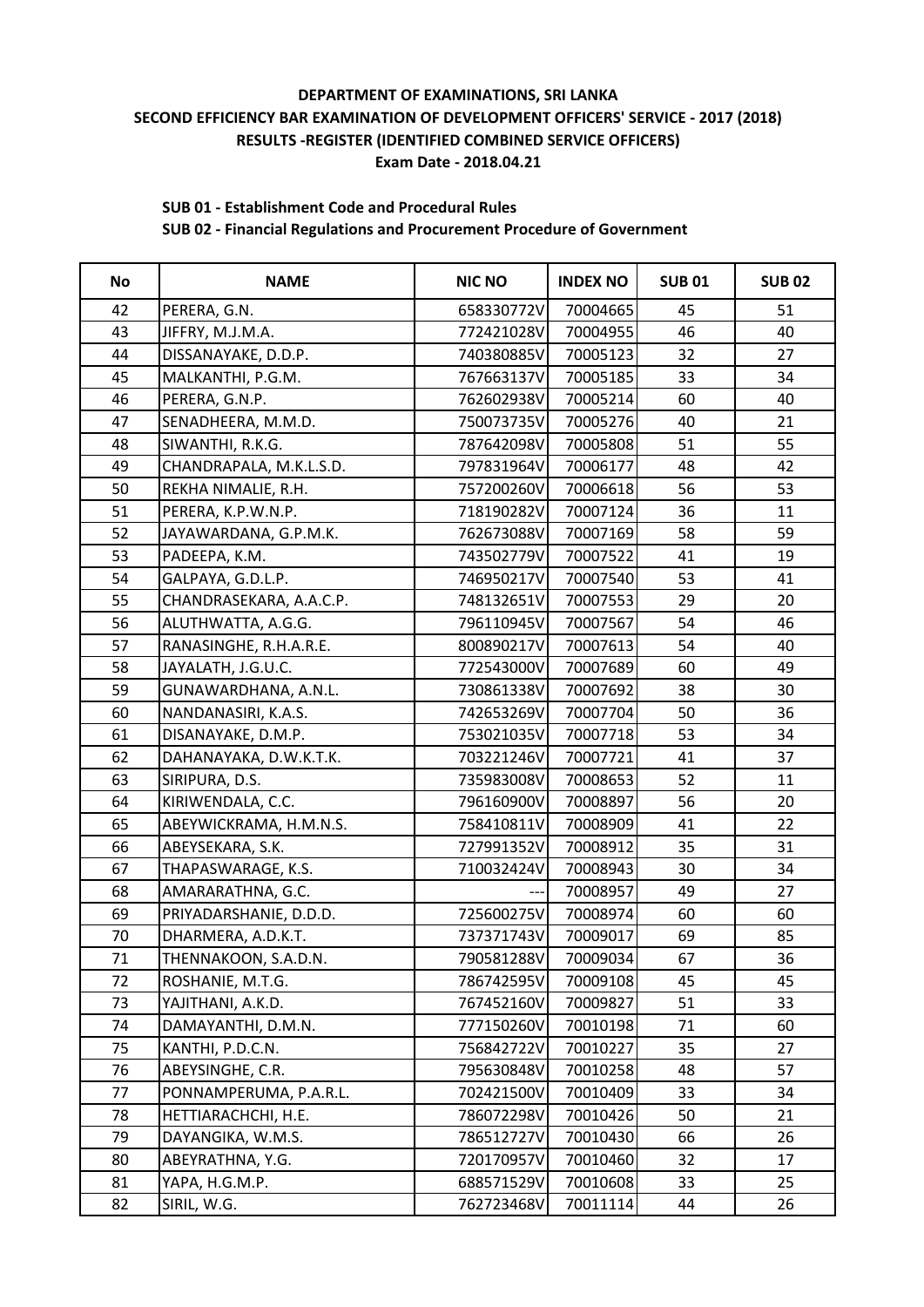#### **SUB 01 - Establishment Code and Procedural Rules**

| No  | <b>NAME</b>               | <b>NIC NO</b> | <b>INDEX NO</b> | <b>SUB01</b> | <b>SUB 02</b> |
|-----|---------------------------|---------------|-----------------|--------------|---------------|
| 83  | DANIEL, S.P.A.K.          | 615860212V    | 70011131        | 44           | 66            |
| 84  | KUMARI, K.K.A.S.L.        | 767490437V    | 70011591        | 47           | 11            |
| 85  | BANDARA, H.G.K.C.S.       | 752492930V    | 70011634        | 59           | 60            |
| 86  | SRIYA KANTHI, D.K.C.      | 785151941V    | 70011679        | 42           | 30            |
| 87  | GAMINI, J.                | 750611885V    | 70011696        | 48           | 37            |
| 88  | RATHNAJOTHY, S.           | 772870108V    | 70011708        | 46           | 40            |
| 89  | GUNASINGHE, U.D.P.N.      | 737253015V    | 70012015        | 48           | 34            |
| 90  | PERERA, A.N.D.            | 747381798V    | 70012140        | 66           | 56            |
| 91  | MALKANTHI, R.M.M.         | 765381746V    | 70012154        | 48           | 52            |
| 92  | KUMARASINGHE, H.A.U.C.    | 740720503V    | 70012353        | 52           | 57            |
| 93  | DE SILVA, K.M.J.L.A.      | 773022445V    | 70012400        | 35           | 56            |
| 94  | DAMBUGOLLA, D.W.C.P.      | 795550500V    | 70012688        | 34           | 33            |
| 95  | PADMAPERUMA, D.P.         | 667580200V    | 70012734        | 29           | 22            |
| 96  | HEWARACHCHI, P.Y.S.G.     | 698120126V    | 70013440        | 41           | 41            |
| 97  | GUNASEKARA, S.G.W.I.      | 197672800610  | 70013470        | ABS          | ABS           |
| 98  | PEIRISYALAGE, M.P.        | 196930902450  | 70013760        | 52           | 48            |
| 99  | JAYASURIYA, J.A.L.C.      | 782910868V    | 70013803        | 45           | 45            |
| 100 | INDRANI, W.H.             | 768651582V    | 70013942        | 41           | 35            |
| 101 | KUMUDUNI, L.P.D.N.        | 735522388V    | 70014201        | 36           | 27            |
| 102 | AMSA, Y.S.M.              | 758623564V    | 70014232        | 65           | 75            |
| 103 | TILLEKERATNE, L.R.Y.      | 757581639V    | 70014263        | 26           | 40            |
| 104 | PERERA, K.M.C.            | 736732165V    | 70014323        | 35           | 65            |
| 105 | KUMARI, T.W.A.            | 727261141V    | 70014613        | 50           | 45            |
| 106 | MANJULA RASADARI, A.G.    | 775291117V    | 70014692        | 20           | 19            |
| 107 | ROHINI, W.A.Y.            | 696510652V    | 70014704        | 30           | 31            |
| 108 | PATHIRANA, M.D.P.C.N.P.   | 788153619V    | 70014718        | 27           | 29            |
| 109 | GAMAGE, D.N.              | 752272638V    | 70015531        | 57           | 56            |
| 110 | WICKRAMASINGHE, A.L.I.    | 687191234V    | 70015619        | 22           | 27            |
| 111 | ATHUKORALA, W.N.          | 736263203V    | 70015636        | 40           | 50            |
| 112 | GUNAWARDHANA, P.A.        | 795881506V    | 70016003        | 59           | 71            |
| 113 | GUNAWARDANA, P.D.J.       | 737880125V    | 70016051        | 45           | 45            |
| 114 | SAMARASEKARA, I.N.P.      | 805153385V    | 70016281        | 35           | 40            |
| 115 | PALLAGE, P.K.C.D.         | 775530170V    | 70016324        | 43           | 51            |
| 116 | ALWIS, P.K.U.P.           | 720181878V    | 70016338        | 29           | 20            |
| 117 | LIYANAGE, S.              | 713021032V    | 70016341        | 48           | 29            |
| 118 | HETTIARACHCHI, H.A.D.T.S. | 752001588V    | 70016446        | 72           | 22            |
| 119 | KUMARA, G.S.              | 722900480V    | 70016450        | 40           | 40            |
| 120 | LALITHA, M.L.             | 617400928V    | 70016585        | 51           | 43            |
| 121 | SAMARAPALA, K.L.D.C.      | 768522243V    | 70016600        | 69           | 63            |
| 122 | HAPUARACHCHI, H.A.S.U.    | 747451338V    | 70016921        | 51           | 54            |
| 123 | GUNAWARDHANA, D.A.P.S.    | 758032906V    | 70017438        | 23           | 8             |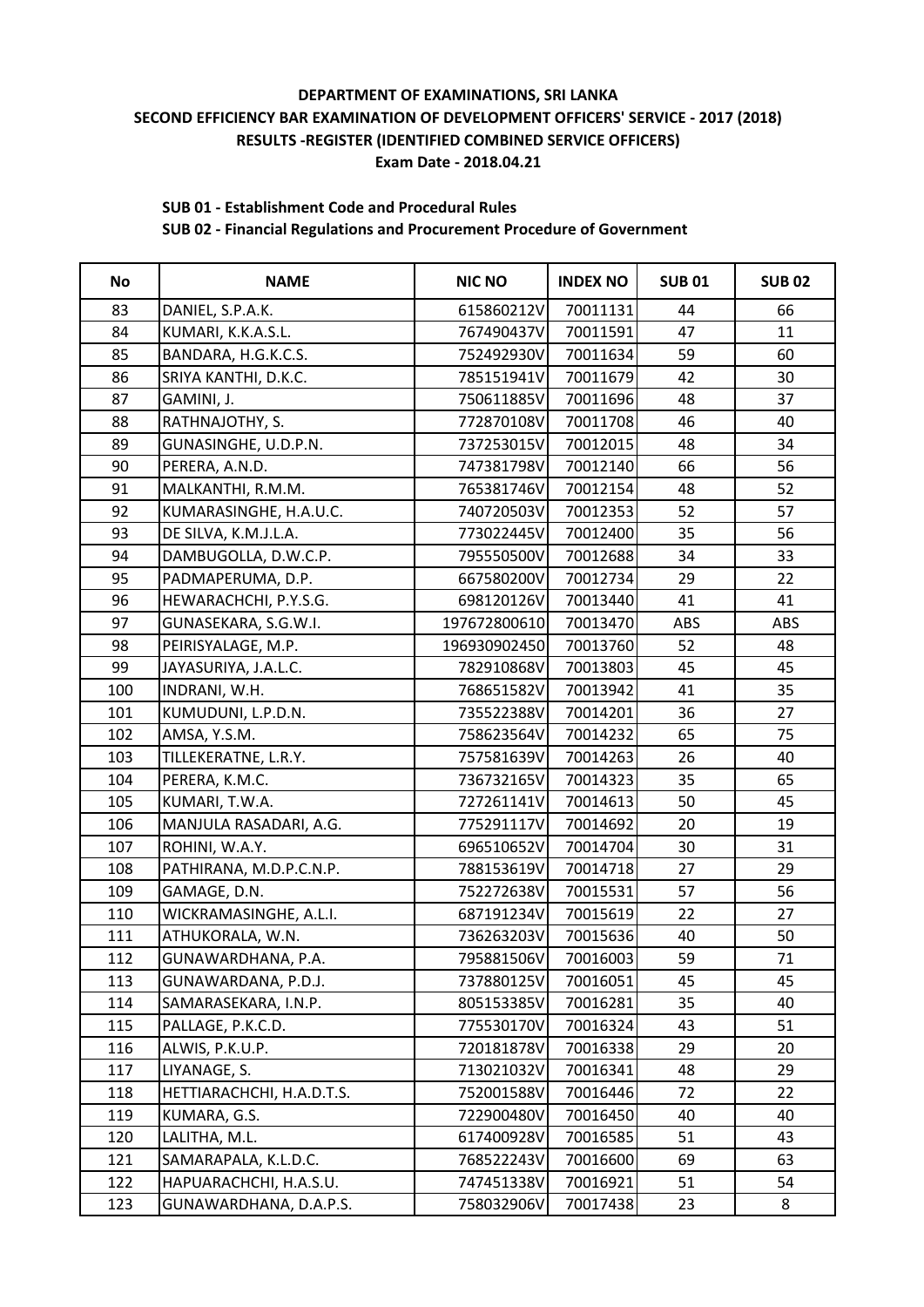#### **SUB 01 - Establishment Code and Procedural Rules**

| <b>No</b> | <b>NAME</b>                | <b>NIC NO</b> | <b>INDEX NO</b> | <b>SUB 01</b> | <b>SUB 02</b> |
|-----------|----------------------------|---------------|-----------------|---------------|---------------|
| 124       | ABEYSEKARA, E.S.G.         | 776611883V    | 70017441        | 34            | 42            |
| 125       | PUSHPAKUMARI, B.M.N.       | 768492220V    | 70017805        | 44            | 45            |
| 126       | JAYASINGHE, J.M.G.P.       | 197771402399  | 70017819        | 22            | 21            |
| 127       | JAYAMALI, W.A.D.           | 795041885V    | 70017840        | 40            | 24            |
| 128       | MARASINGHE, K.M.M.A.K.     | 765502497V    | 70017900        | 55            | 45            |
| 129       | DILRUKSHI, A.K.N.          | 197679903285  | 70017958        | 23            | 20            |
| 130       | PIYASENA, S.P.P.N.         | 745582494V    | 70018112        | 29            | 41            |
| 131       | RANAWEERA, D.Y.R.H.        | 763170900V    | 70018629        | 61            | 63            |
| 132       | KUMARA, L.R.J.S.           | 742680940V    | 70018632        | 53            | 40            |
| 133       | RAJAPAKSA, M.E.            | 643292246V    | 70018646        | 46            | 41            |
| 134       | ABEYSINGHE, P.A.S.K.       | 761860232V    | 70018650        | 52            | 47            |
| 135       | YAZER KATHAFFY, A.R.       | 751392613V    | 70018663        | 58            | ABS           |
| 136       | JAYASEKARA, H.P.M.D.       | 763441385V    | 70018677        | 53            | 23            |
| 137       | CHAMINDA, G.P.N.           | 752552177V    | 70018694        | 33            | 50            |
| 138       | DE SILVA, O.B.J.           | 750952992V    | 70018706        | 52            | 41            |
| 139       | NILWALA, C.K.              | 783232928V    | 70018710        | 55            | 43            |
| 140       | DE SILVA, K.T.P.D.         | 691193616V    | 70018723        | 57            | 33            |
| 141       | HEWASINGHE, H.W.K.         | 771923089V    | 70018737        | 52            | 50            |
| 142       | AMARATHUNGA, K.M.D.L.      | 772421060V    | 70018740        | 63            | 62            |
| 143       | GUNASIRI, U.V.             | 722922352V    | 70018754        | 59            | 46            |
| 144       | DHARMADASA, E.P.P.R.       | 721822460V    | 70018768        | 52            | 44            |
| 145       | WIJERATHNA, B.M.N.D.       | 765482232V    | 70018814        | 41            | 32            |
| 146       | KORALE ARACHCHI, N.S.      | 752282870V    | 70019013        | 32            | 30            |
| 147       | RANASINGHE, D.M.P.T.       | 763524221V    | 70019810        | 62            | 31            |
| 148       | MIDDENIYA MALAGE, D.U.     | 776331007V    | 70019962        | 52            | 40            |
| 149       | JAYASEKARA, M.G.A.S.       | 776320498V    | 70020285        | 34            | ABS           |
| 150       | NALIKA BATUWATTA, A.P.N.   | 785432266V    | 70020544        | 38            | 48            |
| 151       | PERERA, D.L.W.L.           | 747180237V    | 70020925        | 46            | 57            |
| 152       | JAYATHILAKA, J.D.          | 708661180V    | 70023858        | 58            | 46            |
| 153       | KUMARIHAMY, E.M.A.         | 696941831V    | 70023861        | 42            | 40            |
| 154       | THALAWATHURA, K.G.S.       | 722603370V    | 70024211        | 50            | 41            |
| 155       | SIRISENA, D.D.D.G.D.N.     | 773380600V    | 70024424        | 58            | 26            |
| 156       | SUMUDU HEVAGE, N.K.        | 692981090V    | 70024438        | 55            | 20            |
| 157       | SHANTHA KUMARA, D.M.M.G.S. | 730860978X    | 70024867        | 67            | 75            |
| 158       | SUDHAMMA WANSA, REV. R.    | 711392521V    | 70025035        | 29            | 19            |
| 159       | MALANI, P.G.W.             | 755121541V    | 70025052        | 26            | 30            |
| 160       | ALWIS, K.A.P.M.            | 716932354V    | 70025174        | 24            | 25            |
| 161       | DAMAYANTHI, P.G.R.         | 728281227V    | 70025572        | 21            | 23            |
| 162       | WEERASEKARA, W.M.P.S.      | 797621196V    | 70025615        | 40            | 43            |
| 163       | DISSANAYAKE, U.H.C.P.      | 798501429V    | 70026209        | 30            | 43            |
| 164       | WIJEKOON, W.M.S.Y.         | 777900684V    | 70026212        | 37            | 42            |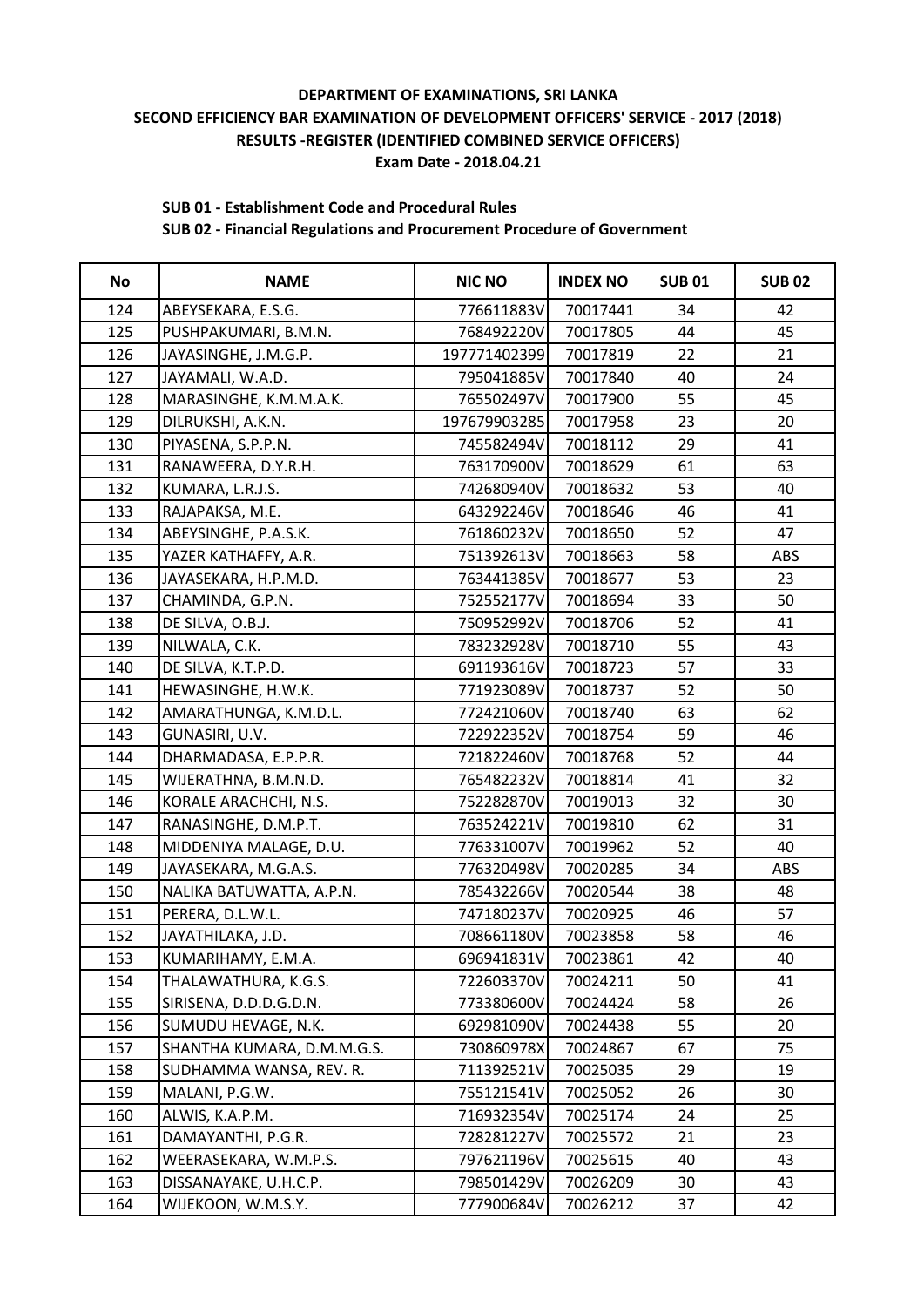#### **SUB 01 - Establishment Code and Procedural Rules**

| <b>No</b> | <b>NAME</b>                | <b>NIC NO</b> | <b>INDEX NO</b> | <b>SUB01</b> | <b>SUB02</b> |
|-----------|----------------------------|---------------|-----------------|--------------|--------------|
| 165       | PERERA, K.P.P.             | 792380760V    | 70026260        | 35           | 55           |
| 166       | ABEYSEKARA, H.B.S.         | 778610590V    | 70026365        | 42           | 45           |
| 167       | DE JOODT, R.S.             | 795050353V    | 70026456        | 64           | 49           |
| 168       | DHARMASIRI, K.G.T.         | 767602081V    | 70026460        | 42           | 41           |
| 169       | PREMAKANTHI, G.K.G.S.      | 197665900616  | 70026473        | 60           | 45           |
| 170       | FERNANDO, G.W.D.S.         | 715962853V    | 70026487        | 37           | 40           |
| 171       | WEERASINGHE, R.T.N.        | 196776600325  | 70026490        | 51           | 35           |
| 172       | PRIYADHARSHANI, K.V.D.C.   | 197065103043  | 70026729        | 46           | 59           |
| 173       | ATUKORALA, A.C.P.          | 708661902V    | 70026885        | 46           | 47           |
| 174       | HERATH, S.M.W.             | 197303403337  | 70027005        | 19           | 40           |
| 175       | SOORIYAARACHCHI, M.        | 698641908V    | 70027249        | 26           | 27           |
| 176       | RANATHUNGA, S.M.S.         | 720123509V    | 70027266        | 29           | 53           |
| 177       | RATNAYAKE, R.M.M.N.        | 748401245V    | 70027508        | 41           | 41           |
| 178       | WICKRAMASINGHE, W.M.W.S.L. | 771363482V    | 70027539        | 44           | 25           |
| 179       | DHAMMIKA, W.               | 686391655V    | 70027620        | 41           | 29           |
| 180       | WIJEKOON, W.M.S.B.         | 710301425V    | 70027755        | 51           | 40           |
| 181       | INDRALATHA, W.M.           | 755060771V    | 70027786        | 47           | 42           |
| 182       | MALAGAMUWA, V.             | 767652313V    | 70027790        | 69           | 45           |
| 183       | PODIMENIKE, K.T.           | 747632529V    | 70027801        | 54           | 49           |
| 184       | GUNARATHNA, G.M.C.         | 767320507V    | 70027815        | 68           | 40           |
| 185       | JAYASINGHE, S.P.           | 708663310V    | 70027829        | 34           | 19           |
| 186       | NILMINI, M.A.T.            | 197466003010  | 70027832        | 36           | 34           |
| 187       | RANASINGHE, A.D.T.         | 772351151V    | 70027846        | 47           | 50           |
| 188       | WEERASIRI, H.V.            | 702250862V    | 70027971        | 42           | 66           |
| 189       | PREMACHANDRA, V.R.A.G.     | 713271381V    | 70027985        | 46           | 45           |
| 190       | FATHIMA LUTHUFIYA, M.S.    | 197277300877  | 70027999        | 46           | 43           |
| 191       | DASANAYAKA, K.G.D.M.S.K.   | 765251540V    | 70028028        | 53           | 76           |
| 192       | WEERAMAN, P.K.G.W.         | 723283582V    | 70028076        | 74           | 64           |
| 193       | WARADDANA, W.M.S.K.        | 755702684V    | 70028258        | 22           | 27           |
| 194       | RAJAPAKSHE, R.S.S.         | 736841860V    | 70028304        | 37           | 31           |
| 195       | KUMARAPATHIRANA, K.P.D.    | 773530955V    | 70028397        | 68           | 42           |
| 196       | DAYANANDA, D.H.M.          | 766572006V    | 70028412        | 34           | 38           |
| 197       | ANURADHA, M.D.S.           | 798593846V    | 70028855        | 30           | 25           |
| 198       | SWARNAMALA, M.G.           | 756820087V    | 70029068        | 28           | 42           |
| 199       | UPASRIYA, G.P.D.           | 197664402366  | 70029145        | 40           | 45           |
| 200       | WELGAMA, N.                | 715780372V    | 70029159        | 17           | 30           |
| 201       | KUMARA, K.H.S.             | 723493471V    | 70029574        | 34           | 44           |
| 202       | RUPASINGHA, R.G.           | 725270798V    | 70029591        | 53           | 57           |
| 203       | NIRANJALA, M.G.C.          | 757992183V    | 70029603        | 19           | 15           |
| 204       | THULIKA, P.A.              | 727021795V    | 70029816        | ABS          | 22           |
| 205       | DAHANAYAKE, K.P.           | 692222814V    | 70030017        | 42           | 34           |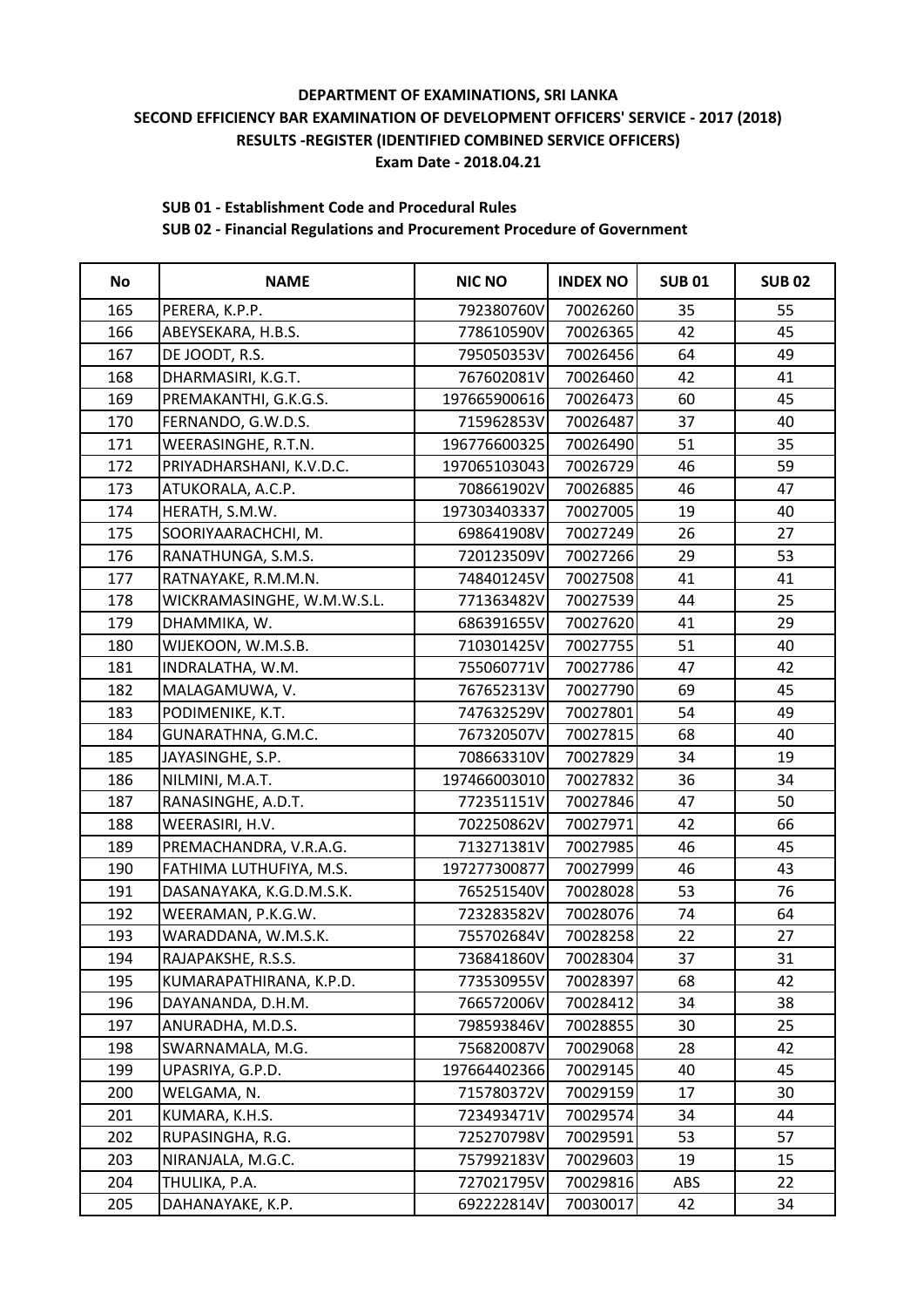### **SUB 01 - Establishment Code and Procedural Rules**

| <b>No</b> | <b>NAME</b>              | <b>NIC NO</b> | <b>INDEX NO</b> | <b>SUB01</b> | <b>SUB02</b>   |
|-----------|--------------------------|---------------|-----------------|--------------|----------------|
| 206       | RANJITH, J.A.            | 782623540V    | 70030020        | 45           | 34             |
| 207       | WICKRAMAARACHCHI, S.P.   | 791261465V    | 70030554        | 44           | 34             |
| 208       | RUPA, K.K.               | 747620296V    | 70031640        | 35           | 40             |
| 209       | SUBASHINI, K.G.C.        | 677450720V    | 70031759        | 37           | 49             |
| 210       | RAMANI, R.A.             | 756350285V    | 70031762        | 30           | 29             |
| 211       | GAMAGE, N.N.             | 785463757V    | 70031776        | 47           | 52             |
| 212       | GAJADEERA, S.P.          | 197482702615  | 70031780        | 51           | 50             |
| 213       | ABEYSEKARA, I.C.         | 737800202V    | 70032356        | 43           | 57             |
| 214       | SENEVIRATHNA, H.K.A.M.P. | 757602466V    | 70033075        | 68           | 34             |
| 215       | SARATH, S.K.             | 751464312V    | 70033152        | 43           | 23             |
| 216       | HETTI ARACHCHI, G.R.     | 766862403V    | 70033230        | 62           | 24             |
| 217       | PRASANNA, V.G.           | 713163392V    | 70033547        | 38           | $\overline{7}$ |
| 218       | WIJESIRI, A.M.G.D.       | 795020438V    | 70033638        | 85           | 71             |
| 219       | CHANDRASIRI, K.A.        | 723014115V    | 70033900        | 40           | 30             |
| 220       | PUSHPAKANTHI, M.A.S.     | 748280090V    | 70033931        | 33           | 19             |
| 221       | NIRANJALA, W.D.I.        | 716052842V    | 70034070        | 34           | 17             |
| 222       | SAMARASINGHE, J.M.R.D.   | 765742013V    | 70034192        | 23           | 45             |
| 223       | PUSHPAKUMARA, P.L.S.     |               | 70034204        | 28           | 31             |
| 224       | KODIKARA, N.D.           | 766433111V    | 70034266        | 36           | 30             |
| 225       | SENANI, W.D.             | 735052330V    | 70034330        | 54           | 26             |
| 226       | RAJARATHNA, K.S.         | 732462732V    | 70034343        | 30           | 22             |
| 227       | GUNAWARDANA, H.A.M.      | 776911291V    | 70035198        | 32           | 30             |
| 228       | DHARMASENA, P.A.H.S.     | 691280438V    | 70035200        | 42           | 57             |
| 229       | NISHANTHA, M.K.U.        | 740760262V    | 70035213        | 42           | 40             |
| 230       | LAKSHANTHI, K.H.M.D.     | 757911728V    | 70035370        | 26           | 17             |
| 231       | LAMAHEWA, M.             | 711550070V    | 70035409        | 47           | 49             |
| 232       | PREETHIKA, P.W.A.        | 736451247V    | 70035457        | 35           | 18             |
| 233       | PARTHEEVAN, P.           | 782493086V    | 70035642        | 51           | 48             |
| 234       | KARUNAKARAN, K.          | 770583713V    | 70035750        | 35           | 65             |
| 235       | PONNAMPALAM, R.          | 763272532V    | 70035764        | 61           | 64             |
| 236       | SIVAPPIRYA, K.           | 786010500V    | 70035778        | 53           | 47             |
| 237       | CLEMENTINE, A.R.         | 800370376V    | 70035781        | 44           | 56             |
| 238       | LISTON RAJANIKANTH, A.   | 781443719V    | 70035795        | 60           | 56             |
| 239       | SURESHKUMAR, T.          | 742842991V    | 70035807        | 51           | 67             |
| 240       | EASWARA SARMA, V.        | 197170102119  | 70035824        | 53           | 66             |
| 241       | SUGANJA, S.              | 777600427V    | 70035838        | 54           | 68             |
| 242       | HARITHAS, S.             | 770064007V    | 70035841        | 52           | 52             |
| 243       | PATKULENDRAN, S.         | 761261002V    | 70036037        | 51           | 48             |
| 244       | GIRITHARAN, K.           | 730633025V    | 70036145        | 56           | 76             |
| 245       | MOOTHINI, R.             | 756073168V    | 70036176        | 28           | 27             |
| 246       | SIVAKALARANI, M.         | 757760339V    | 70036193        | 55           | 57             |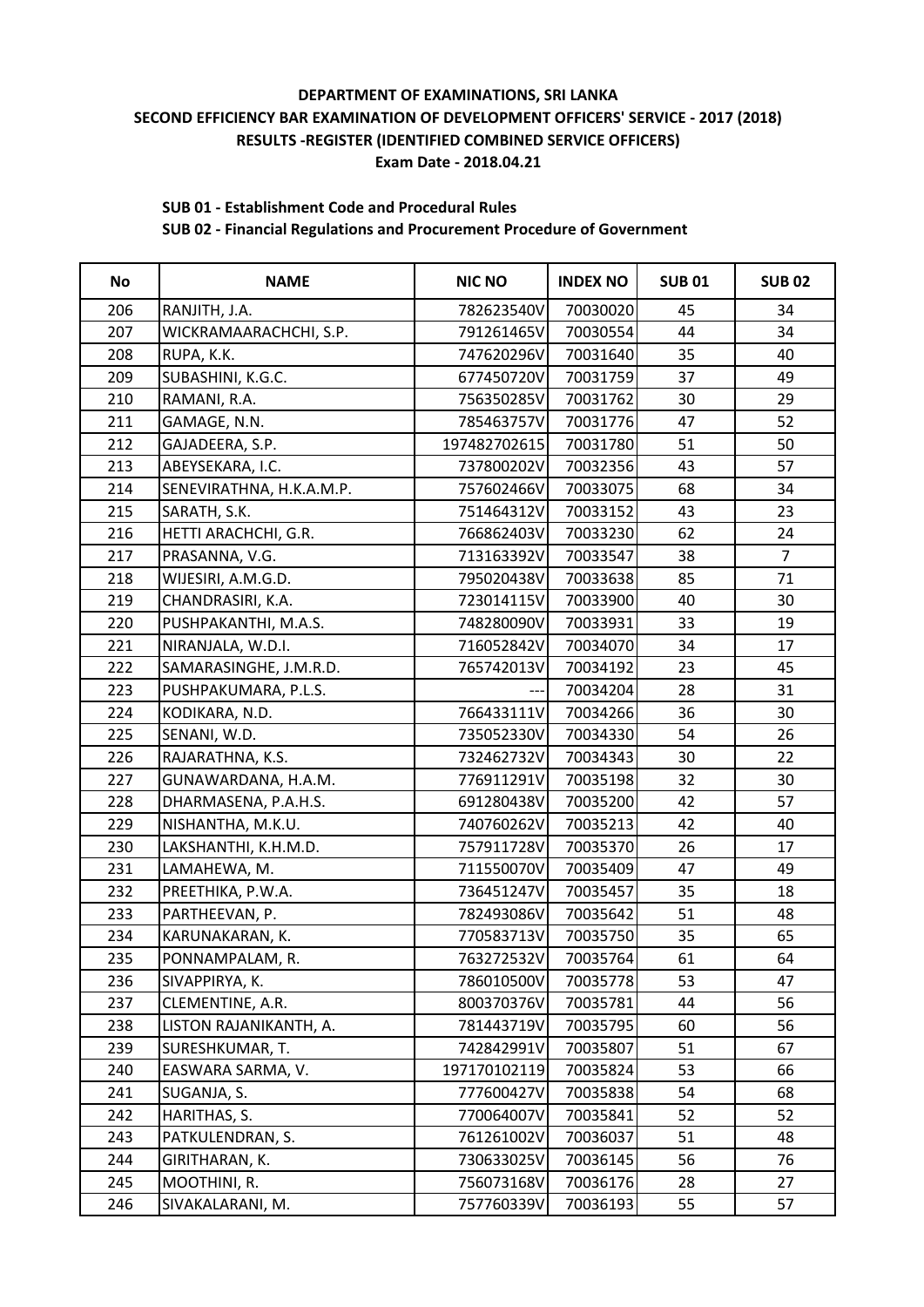#### **SUB 01 - Establishment Code and Procedural Rules**

| <b>No</b> | <b>NAME</b>             | <b>NIC NO</b> | <b>INDEX NO</b> | <b>SUB01</b> | <b>SUB02</b> |
|-----------|-------------------------|---------------|-----------------|--------------|--------------|
| 247       | KETHEESWARAN, K.        | 750610510V    | 70036205        | 55           | 52           |
| 248       | MAYOORAN, K.            | 783550075V    | 70036222        | 51           | 58           |
| 249       | NIROSHANANTH, J.        | 751510640V    | 70036240        | 41           | 48           |
| 250       | MATHIVATHANY, T.        | 768271631V    | 70036253        | 67           | 79           |
| 251       | SARASWATHY, S.          | 795572783V    | 70036313        | 45           | 47           |
| 252       | ATPUTHARAJAH, S.        | 752813876V    | 70036327        | 69           | 65           |
| 253       | SOTHIRUBAN, N.          | 731500339V    | 70036330        | 59           | 45           |
| 254       | KEETHANJALI, T.         | 777963074V    | 70036344        | 53           | 43           |
| 255       | DUSHIYAN, D.            | 760571652V    | 70036530        | 62           | 80           |
| 256       | SIVARANJAN, S.          | 741680602V    | 70036560        | 60           | 61           |
| 257       | RUPAKUMAR, S.           | 750973663V    | 70036591        | 42           | 44           |
| 258       | SITHAMPARANATHAN, S.    | 742862984V    | 70036648        | 35           | 43           |
| 259       | JUDE SUTHARSAN, A.      | 751712189V    | 70036651        | 35           | 63           |
| 260       | KAVITHA, T.             | 775760648V    | 70036665        | 38           | 62           |
| 261       | THAYAPARAN, V.          | 781340855V    | 70036679        | 53           | 40           |
| 262       | VIGNAVEL, S.            | 740802704V    | 70036682        | 35           | 32           |
| 263       | SASIKKUMAR, R.          | 770230403V    | 70036696        | 29           | 40           |
| 264       | SIVARANCHITHAN, S.      | 761713469V    | 70036864        | 40           | 58           |
| 265       | MUTHRUBAN, V.           | 743451872V    | 70036881        | 36           | 30           |
| 266       | SHELTON RANJITH RAJ, E. | 752911860V    | 70036910        | 40           | 22           |
| 267       | THARANI, K.             | 757680408V    | 70036972        | 59           | 86           |
| 268       | PREMAVASAN, N.          | 750971628V    | 70036986        | 45           | 40           |
| 269       | MOHAMED NIHAR, A.R.     | 770412013V    | 70037259        | 41           | 33           |
| 270       | SABARJAHAN, L.H.        | 780642793V    | 70037262        | 24           | 13           |
| 271       | CHRISTRY THEVARASA, A.  | 751293488V    | 70037276        | 47           | 40           |
| 272       | THULASIKUMARY, K.       | 756102664V    | 70037280        | 27           | 37           |
| 273       | MOHAMED NIYASH, M.M.    | 752500673V    | 70037319        | 49           | 85           |
| 274       | SIVARANJANI, S.L.M.     | 756561375V    | 70037367        | 37           | 50           |
| 275       | SIVAGOWRI, P.           | 738522273V    | 70037398        | 27           | 59           |
| 276       | AATHIR, M.K.M.          | 762260948V    | 70037413        | 34           | 35           |
| 277       | MOHAMED IRFAN, A.J.     | 741562065V    | 70037427        | 28           | 46           |
| 278       | JEZEENA, F.             | 796301783V    | 70037626        | 47           | 48           |
| 279       | SURESHKUMAR, S.         | 702310474V    | 70037734        | 43           | 26           |
| 280       | ANUSHA, S.              | 787920390V    | 70037811        | 50           | 89           |
| 281       | SURESH, S.              | 723450357V    | 70037842        | 58           | 68           |
| 282       | KANEJINI, K.            | 746232748V    | 70037856        | 57           | 68           |
| 283       | SOMANATHAN, S.          | 727180206V    | 70037890        | 35           | 62           |
| 284       | MAZOOTHA, M.            | 785180860V    | 70037995        | 40           | 59           |
| 285       | PRIYANTHA, S.H.         | 760063487V    | 70038422        | 43           | 53           |
| 286       | CHANDRIKA, P.R.I.       | 728503190V    | 70038803        | 29           | 23           |
| 287       | KAMALAKARA, R.M.T.J.    | 780322241V    | 70038990        | 59           | 54           |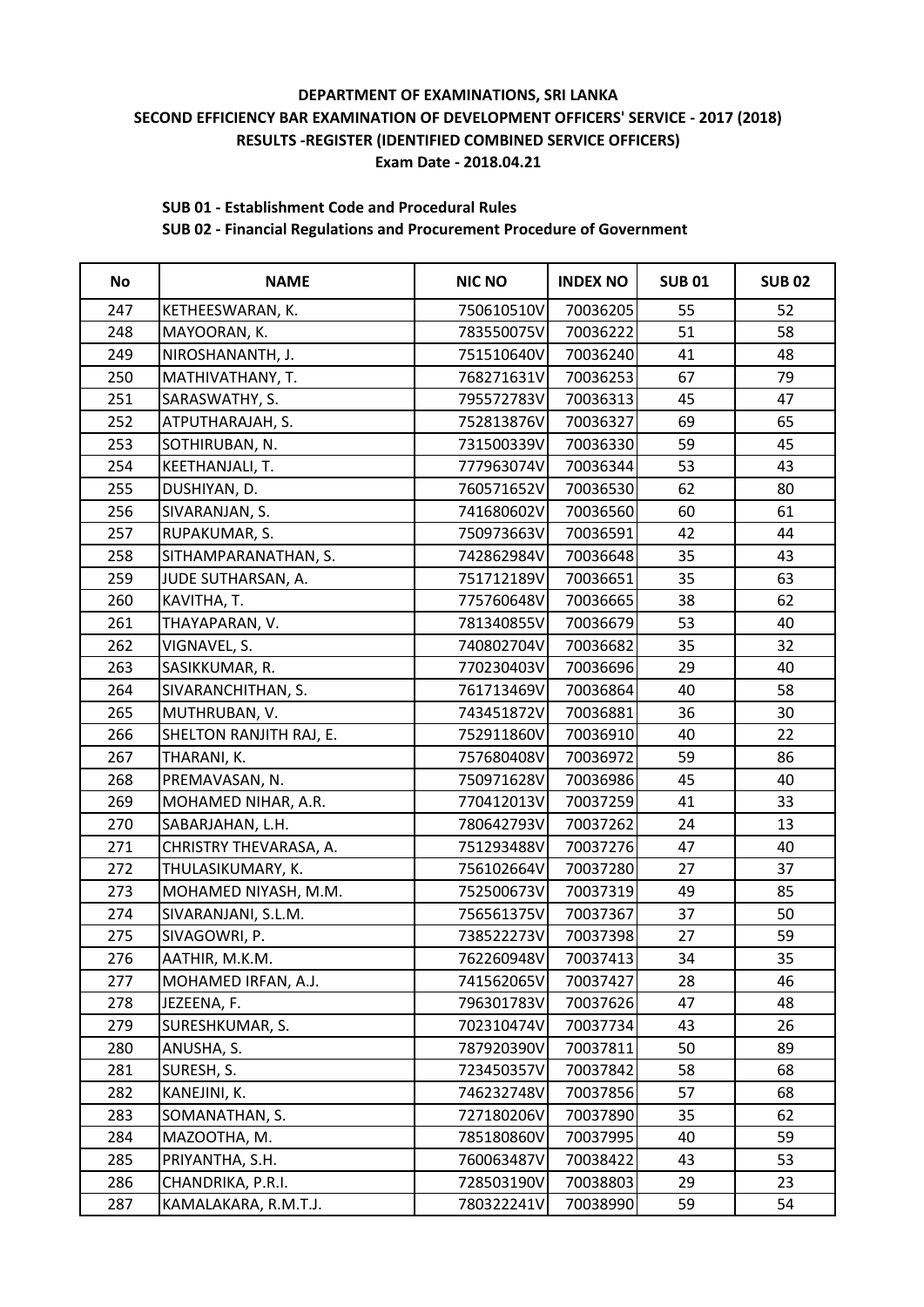## **SUB 01 - Establishment Code and Procedural Rules**

| <b>No</b> | <b>NAME</b>                | <b>NIC NO</b> | <b>INDEX NO</b> | <b>SUB01</b> | <b>SUB02</b> |
|-----------|----------------------------|---------------|-----------------|--------------|--------------|
| 288       | GUNAWARDANA, B.A.          | 701811488V    | 70039584        | 16           | 14           |
| 289       | MOHAMED RIYASLEEN, S.M.    | 772970080V    | 70040104        | 50           | 32           |
| 290       | KANKATHRAN, N.             | 782950177V    | 70040149        | 49           | 46           |
| 291       | JAMEEL, A.                 | 712520647V    | 70040595        | 55           | 52           |
| 292       | MOHAMED GHOUSE, M.I.       | 753540628V    | 70040959        | 41           | 32           |
| 293       | COLOMBAGE, D.C.            | 766092101V    | 70041985        | 57           | 36           |
| 294       | HERATH, H.M.A.A.           | 786042895V    | 70042488        | 56           | 27           |
| 295       | KUMARASENA, D.M.P.         | 752852120V    | 70043054        | 41           | 23           |
| 296       | BANDARA, K.P.R.D.          | 197728701279  | 70043071        | 54           | 58           |
| 297       | KARUNARATHNA, K.M.A.U.     | 700140989V    | 70043085        | 37           | 24           |
| 298       | JAYASUNDARA, W.M.N.K.K.    | 747722013V    | 70043696        | 44           | 41           |
| 299       | CHANDRIKA, S.P.            | 757213346V    | 70043708        | 44           | 44           |
| 300       | WIJESINGHE, W.M.V.U.       | 787943489V    | 70043711        | 50           | 47           |
| 301       | SAMANKANTHI, R.D.S.        | 736452162V    | 70043742        | 40           | 62           |
| 302       | NARAYANA, S.N.M.H.K.K.     | 745890415V    | 70043895        | 40           | 44           |
| 303       | RATHNAYAKA, R.M.D.K.       | 776152110V    | 70043955        | 46           | 49           |
| 304       | DAMAYANTHI, M.M.           | 777710095V    | 70043986        | 42           | 48           |
| 305       | RATHNAYAKE, R.M.M.P.       | 761302205V    | 70044106        | 30           | 56           |
| 306       | KUMARATUNGA, H.K.N.K.      | 746770030V    | 70044154        | 29           | 40           |
| 307       | PATHIRANA, R.P.S.          | 795151931V    | 70044305        | 49           | 53           |
| 308       | RAMYALATHA, I.D.           | 757782871V    | 70044518        | 51           | 64           |
| 309       | PRIYANTHIKA, K.M.          | 756831950V    | 70044597        | 43           | 32           |
| 310       | RAJAPAKSHA, R.M.D.         | 768512094V    | 70045101        | ABS          | ABS          |
| 311       | GUNATUNGE, I.N.            | 757411482V    | 70045115        | 25           | 19           |
| 312       | GUNATHILAKA, G.M.C.S.      | 752740577V    | 70045210        | 40           | 28           |
| 313       | AMARANAYAKE, M.A.B.        | 681362827V    | 70045575        | 42           | 62           |
| 314       | KADIGAWA, D.K.W.B.W.       | 757040085V    | 70045865        | 43           | 77           |
| 315       | KOTUWEGEDARA, G.K.G.N.     | 198075900162  | 70045990        | 45           | 57           |
| 316       | RANJANI, P.H.A.S.          | 786670276V    | 70046002        | 43           | 45           |
| 317       | KUMARI, J.M.C.             | 795804080V    | 70046020        | 54           | 44           |
| 318       | SEEWALI, REV. U.           | 702600880V    | 70046294        | 12           | 12           |
| 319       | PREMACHANDRA, P.G.A.M.     | 726632820V    | 70046445        | 68           | 70           |
| 320       | ARIYASINGHE, G.W.T.C.      | 767132409V    | 70046721        | 24           | 29           |
| 321       | PUSHPALATHA, S.W.G.S.K.    | 717672887V    | 70047272        | 44           | 24           |
| 322       | WIJAYAKULASINGHE, E.G.M.P. | 798164392V    | 70047559        | 74           | 53           |
| 323       | PUSHPAMALI, J.M.M.         | 736780135V    | 70047580        | 35           | 40           |
| 324       | JAYASINGHE, J.A.S.         | 736030713V    | 70047640        | 35           | 11           |
| 325       | WIJESINGHE, W.K.A.D.P.     | 730252358V    | 70047670        | 40           | 21           |
| 326       | WICKRAMASINGHE, W.G.C.N.K. | 790793315V    | 70047698        | 40           | 28           |
| 327       | JAYALATH, J.A.M.S.K.       | 793325690V    | 70047792        | 57           | 17           |
| 328       | UDAGAMA, U.G.D.            | 761552732V    | 70048034        | 53           | 45           |